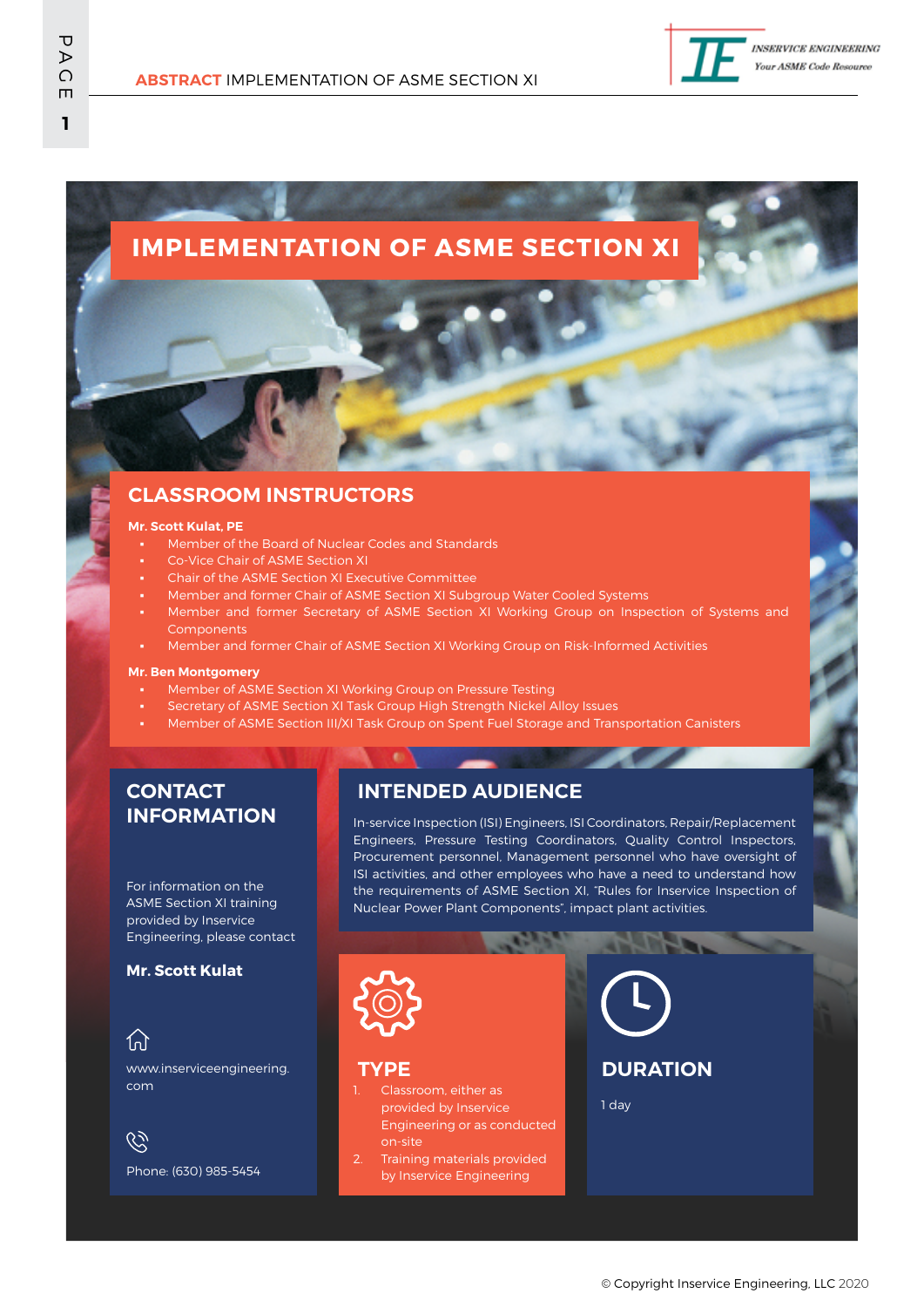

# **ABSTRACT**

This training is intended for all level of personnel in their respective disciplines. Training is tailored to the experience level of the participants.

## **TERMINAL LEARNING OBJECTIVES**

For over 18 years, Inservice Engineering (IE) has been providing a 3-day training course which prepares the student to understand and implement the requirements of ASME Section XI.

The training is customized to the requirements of the client. For example, IE will customize the training to the Edition and Addenda of ASME Section XI that is of greatest interest to the particular utility. Additionally, IE will focus on issues that are important to the participants. For example, if many of the trainees are from the site procurement group, extra time will be devoted to the reconciliation rules of IWA-4000. Conversely, if the participants are primarily ISI Coordinators, we will spend more time on examination and risk-informed inservice inspection topics.

During the 3-day training session, trainees will learn about a wide spectrum of topics related to ASME Section XI and ISI from Inservice Engineering instructors who have been in the industry for over 35 years each. Their professional experiences are drawn on to enhance the material and as many "real world" experiences as possible are included to make the presentation engaging, memorable, and useful. Common error traps and misunderstandings about the meaning and use of Section XI are discussed, thereby ensuring that the student leaves the class with the ability to avoid these problems.

IE strives to engage the students, asking them to bring out and share their own relevant experiences. We have found that a classroom that is engaged is more memorable and learning is enhanced. Not only that, but other students benefit from hearing of the issues that their fellow students faced and solved. It is common for current issues at the attendees' stations to be discussed.

The following is a listing of the topics addressed during the training. For a more detailed listing of specific objectives that are covered, please go to the following: <http://www.inserviceengineering.com/isi-training-classes.html>

- SESSION I: INTRODUCTION TO INSERVICE INSPECTION
- SESSION II: ASME SECTION XI
- **SESSION III: EXAMINATIONS AND INSPECTIONS**
- SESSION IV: RISK-INFORMED INSERVICE INSPECTION
- **SESSION V: EXAMINATION EVALUATIONS**
- **SESSION VI: REPAIRS AND REPLACEMENTS**